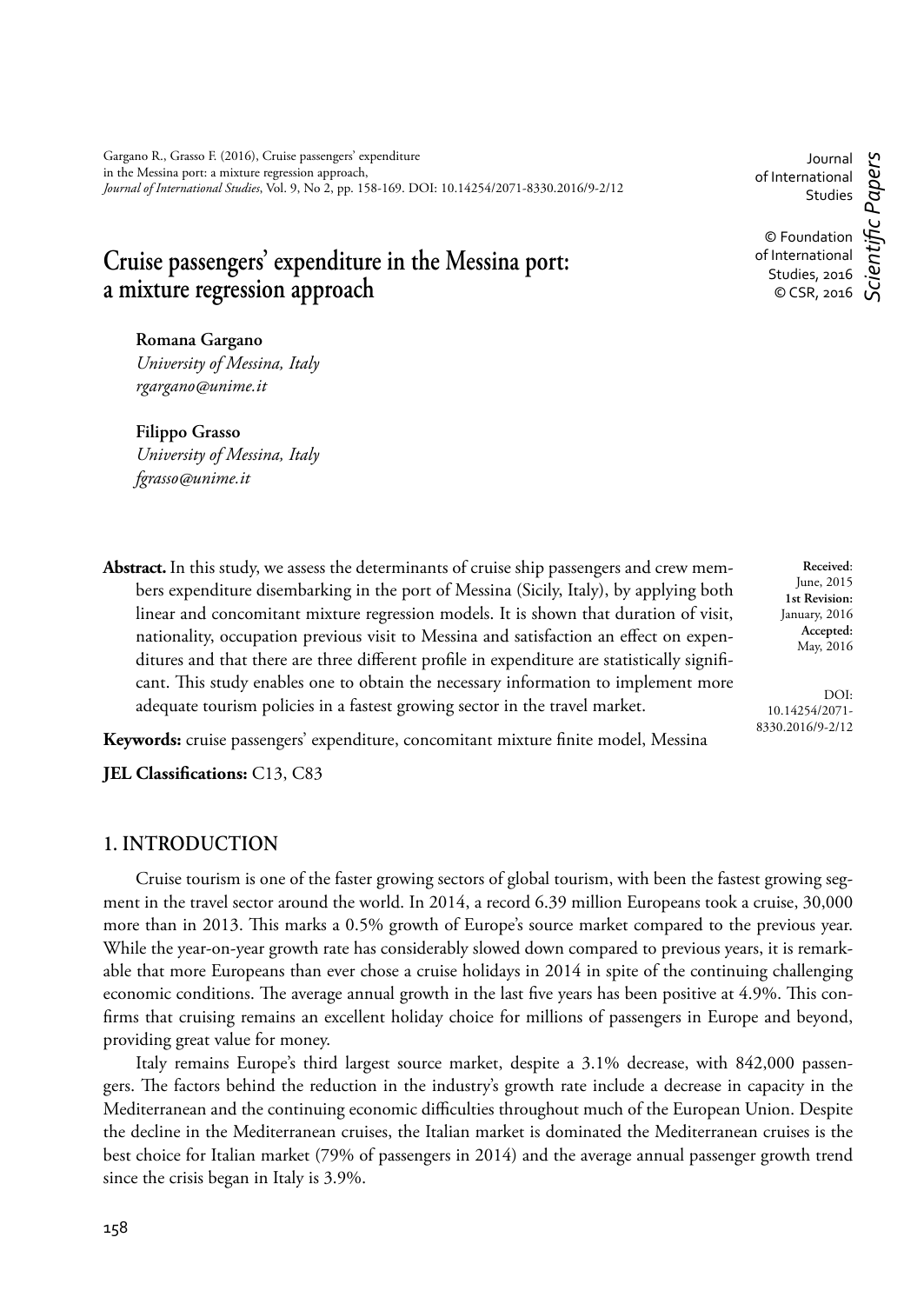The elements that express the importance of the cruise sector are represented primarily by showy and persistent processes of expansion for over two decades characterize the cruise market, with demand flows that, in the last decade, have maintained growth rates such by doubling the total number of cruise worldwide.

Our study is based on a survey performed in Messina, the 3rd largest in Sicily (after Palermo and Catania) the 13th largest city in Italy (with a population of more than 240,000 inhabitants) and the 10th port in Italy for handled passengers in 2014. The city's main resources are its seaports (commercial and military shipyards), cruise tourism, commerce, and agriculture (wine production and cultivating citrus).

The aims of this study ware to provide a starting point for a correct planning and management of tourism development, describe the profile of average tourist and estimate the different determinants of tourist spending according to the importance that each one has in global spending. In this paper most attention was focused on measuring visitor spending because it is, together with the number of visitors, a critical factor in terms of magnitude of the economic impacts. For this purpose we will use both classical linear regression model and mixture regression model according to which it is possible to hypothesize that the statistical distribution of the average expenditure carried by tourists, empirically observed on a sample is the mixture of their distributions of two or more distinct groups among them but mixed in proportions unknowns.

The paper is organized as follows: in the next section we present a review of literature, in the section 3 the survey methodology and a descriptive statistics of the main characteristics of cruise passengers and crew arriving to Messina. In Section 4 we briefly provide a description of the methodologies and in section 5 we present the empirical results. Some final remarks will conclude the paper.

#### **2. LITERATURE REVIEW**

A review of literature reveals a large number of empirical studies aimed at measuring the demand for tourism, both in terms of number of tourists and their expenditures. Some authors have modeled expenditures levels as function of socio-demographic, trip-related and psychographic variables, plus budget constraints. Recently, Hung et al (2012) and Marcussen, (2011) have used of Ordinary Lest Squares OLS estimation, in order to consider only the average response of tourist expenditure to changes in its determinants while possible differences among consumer segments are overlooked. More recently, quantile regression was adopted in tourism study by Chen and Chang (2012) on the influence of travel agents in Taiwan, and by Marrocu et al  $(2015)$  on the effect of the main determinants of tourist expenditure to non – resident tourists in Sardinia. Abbruzzo et al (2014) have introduced the use of graphical models for assessing the determinants of individual tourist spending in Uruguay, emphasizing with these models have the advantage of synthesizing and visualizing the relationships occurring within large sets of random variables, through an easy interpret output. While in literature there are numerous studies of tourist expenditure, the research of the cruise tourism expenditure has become more popular since the beginning of this decade. Kester (2003) asserts that main obstacle for the analysis of economic impacts is the absence of data describing the economic behavior of the tourist. The sudden growth in demand for cruising points to numerous impacts arising from its accelerated development. Many authors address the impacts of cruise tourism development in different ways, e.g. Carwright and Baird (1999) mention the social, technological, economic, political and environmental impacts. Brida and Zapata (2010) elaborate on economic, political, socio-cultural and environmental impacts. Gargano et al (2012) estimated the ECSI (European Customer Satisfaction Index) model parameters using a PLS (Partial Least Square) approach in order to identify the types of cruise passenger who visit Messina, and determine the main social and environmental variables that influence their levels of satisfaction. They showed that most of the tourists visiting Messina have relatively high levels of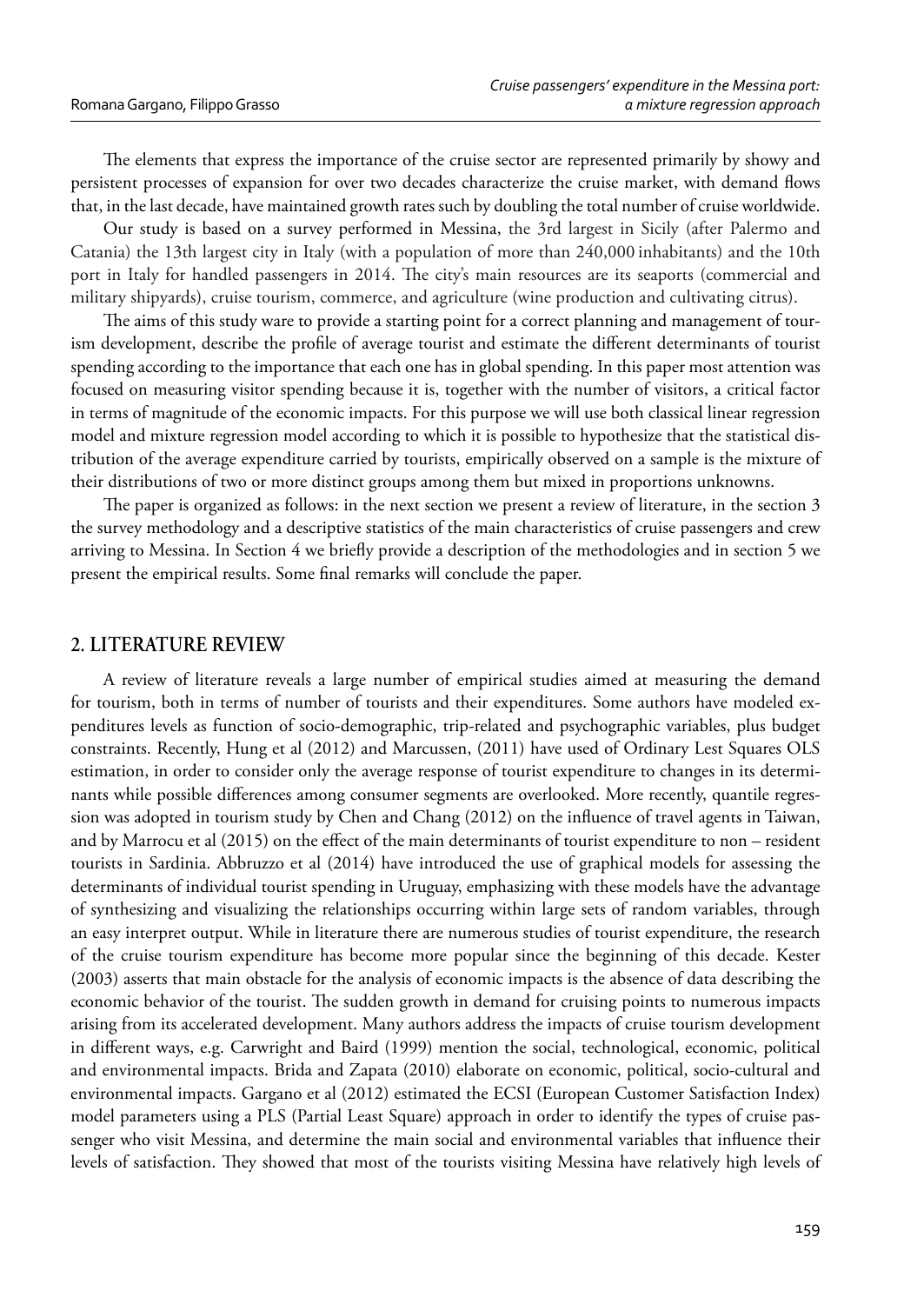satisfaction, but the satisfaction level was influenced by perceived value which seems to be a dimension of strategic importance as a mediator of the effects on the perception of quality satisfaction.

At the same time, economic impacts are the main topic of numerous research work for example Dwyer and Forsyth (1998) developed a framework for assessing the economic impact of cruise tourism for nation and its sub regions. Four types of travel expenditures must be calculated to measure the economic contribution of cruise industry: (1) passenger-related expenditure; (2) crew-related expenditure; (3) vessel-related expenditure; and (4) support expenditure. Henthorne (2000) in a study of factors determining expenditure of cruise passengers looks at how much money was actually spent by cruisers while in port as well as the influences on these expenditures. The results reveal that vendors who are perceived as friendly, helpful, and knowledgeable fare better than those who come across as manipulative and aggressive and that older consumers can be expected to spend more in port than their younger counterparts. It suggests that cruise lines select particular ports providing their customers with positive in port experiences and are willing to change itineraries and drop specific port of call if an inordinate number if customers experiences dissatisfaction. Brida and Risso (2010) estimated a cross-sectional regression model in order to analyze the different variables influencing cruising expenditure levels in Costa Rica. They showed that heavy spenders are distinguishable from the other segments in terms of income levels, hours spent out of the ship, nationality, age and their spending pattern.

Brida et al (2012) estimated two cross-sectional regression models for the cruise expenditures, showing that the group size the visitors travel with and the mobility the visitors have within the country are the most important variables to explain individual expenditure behaviour. They provided a better understanding of the cruise industry, considering the expenditure of cruise ship passengers disembarking in the ports of call of Montevideo and Punta del Este as a key variable in the economic analysis of the cost and benefits. Brida et al. (2014) provide a better understanding of cruise travel from passengers' characteristics and experience in two ports of call in Uruguay, they use a multivariate market segmentation analysis. The study identifies distinct segments by country of residence, occupation, locations visited in Uruguay, satisfaction and previous visits to the country.

### **3. DATA AND STRUCTURE OF THE QUESTIONNAIRE**

Our study is based on a survey performed in Messina's city, where cruise tourism is becoming increasingly important, as a result, cruise passengers' expenditures are increasingly contributing to the local economy. 1995 to 2014 the number of cruise passengers in the City increased by 1085.95% (from 26.959 passengers in 1995 to 319750 in 2014). We interviewed cruise passengers and crows members in the cruise terminal port Messina at the end of their tour when they are returning to their cruise from march 1 to October 30 2014. We have chosen to interview tourists and crew members at the end of their tour once all the Messina city expenses had been incurred allows us to obtain a more reliable measure of tourist expenditures and to avoid its estimation (Marrocu et al. 2015, Craggs & Schofield, 2009).

Structured self-administered questionnaires were preferred, as they have higher response rate and the interference of the researcher is minimized (Oppenheim, 1992). The questionnaire, designed for this study, was reproduced in 5 languages (Italian, English, French, German, Spanish) and was composed of three sections for a 35 items total. The first section collects socio- demographic information on the interviewees, the second section aims to measure overall expenditure. Travel expenditure includes the total consumption of goods and services made in the city divided into seven expenditure categories: food and beverage, handicraft, clothes, personal services (hairdresser, beautician), public transport, pharmaceutical, other (telephone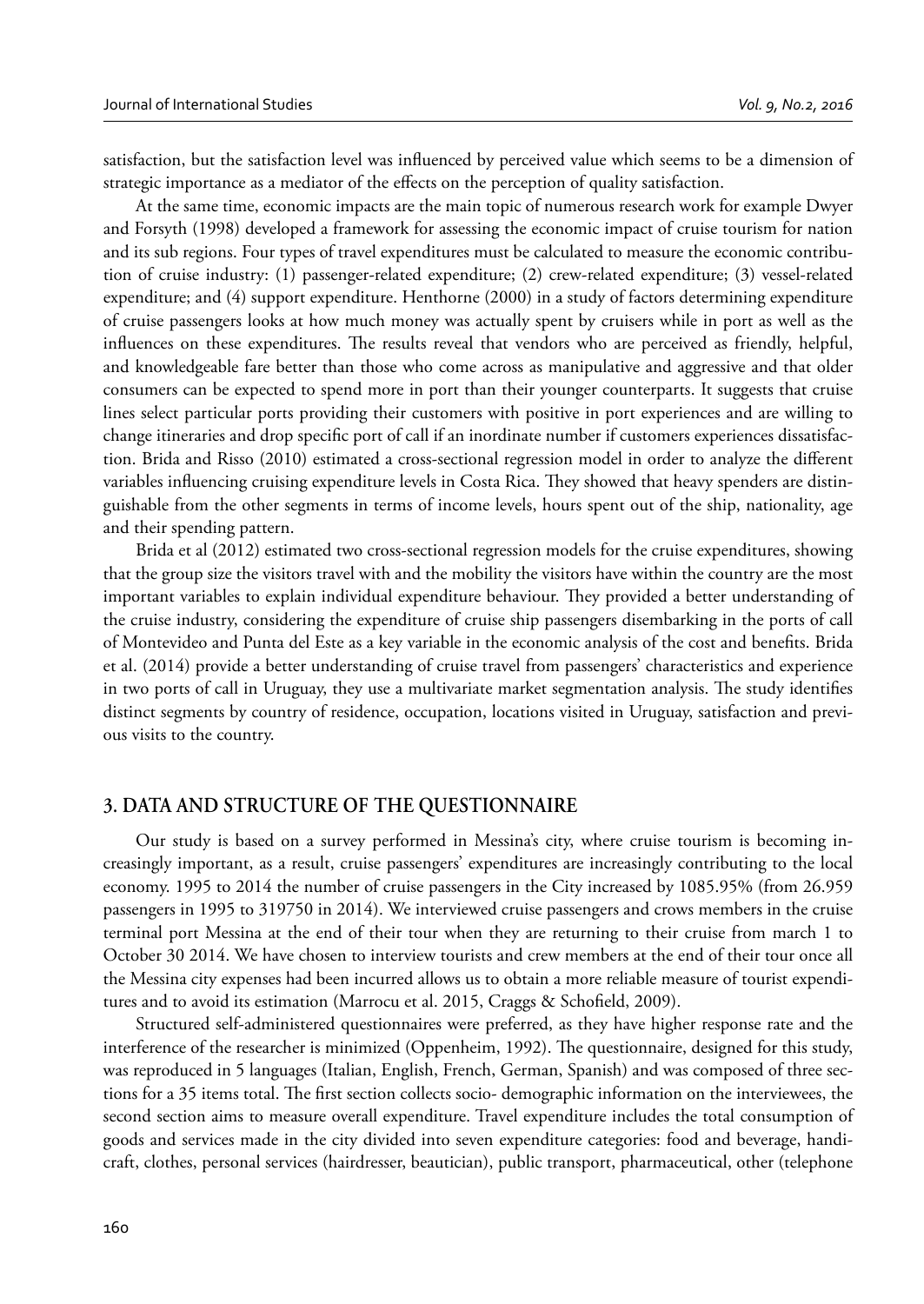and internet, watch and jewellery and museum tickets). The third part aims to obtain information about motivations, satisfaction for the city and its services and the intention to return to Messina or recommend it to other tourists. In terms of the response format, the 5-point Likert scale was used (''1'' Strongly Disagree—''5'' Strongly Agree), as it has been consistently documented (e.g. Andereck & Nyaupane, 2011; Vargas-Sanchez et al., 2009).

We used a two-step stratified sampling approach to select our sampling. At first, cruise ships were selected randomly from a list of boats expected to stop at the Messina port through systematic sampling. In the second stage, interviewees from travel groups were chosen to ensure equiprobability, in this layer we stratified by type of visitors and we assigned a share of to 85% cruise ship passengers and 15% to crew members. We collected a total of 5.500 valid questionnaires.

Table 1 reports the socio-demography profile of all respondents (cruise passengers and crew members). Overall, the majority of survey respondents were male (52.78%); were aged 46 or older, have at least secondary education level  $(85.01\%)$  and visit Messina for the first time  $(78\%)$ . Among the cruise passengers, 72.21 percent were travelling as family, 55.22% were more aged 55 or older (48.52%), 49.01% percent were retired, 45.55 % were on holidays from work and 1.59% were not currently working, 3.85% were students. Over 78% of passengers were from Europe countries, and of these 29% were from Italy, 12% from USA and Canada, only 8.5% from other countries. Crew members were predominantly from Asia (70%) followed by 22% from Europe and 8% from other countries; they, were more likely to be younger than 35 (85%) and they are rooms and kitchens personnel (56.45%) and engine room personnel (33.91%) especially.

Table 1

|                          |                      | Percentage %   |
|--------------------------|----------------------|----------------|
|                          |                      | $\overline{c}$ |
| Gender                   | Female               | 47.22          |
|                          | Male                 | 52.78          |
| <b>Educational</b> level | Primary school       | 2.27           |
|                          | Middle school        | 12.72          |
|                          | Secondary education  | 43.20          |
|                          | University / college | 37.63          |
|                          | Post graduate degree | 4.18           |
| Age                      | 18-25                | 9.57           |
|                          | $26 - 35$            | 13.69          |
|                          | 36-45                | 14.64          |
|                          | $46 - 55$            | 17.58          |
|                          | 56-65                | 30.31          |
|                          | >65                  | 14.21          |
| Residence                | Italy                | 27.52          |
|                          | Europe               | 52.08          |
|                          | USA and Canada       | 8.10           |
|                          | Other countries      | 12.30          |

## Socio-demography characteristic (%) of all respondents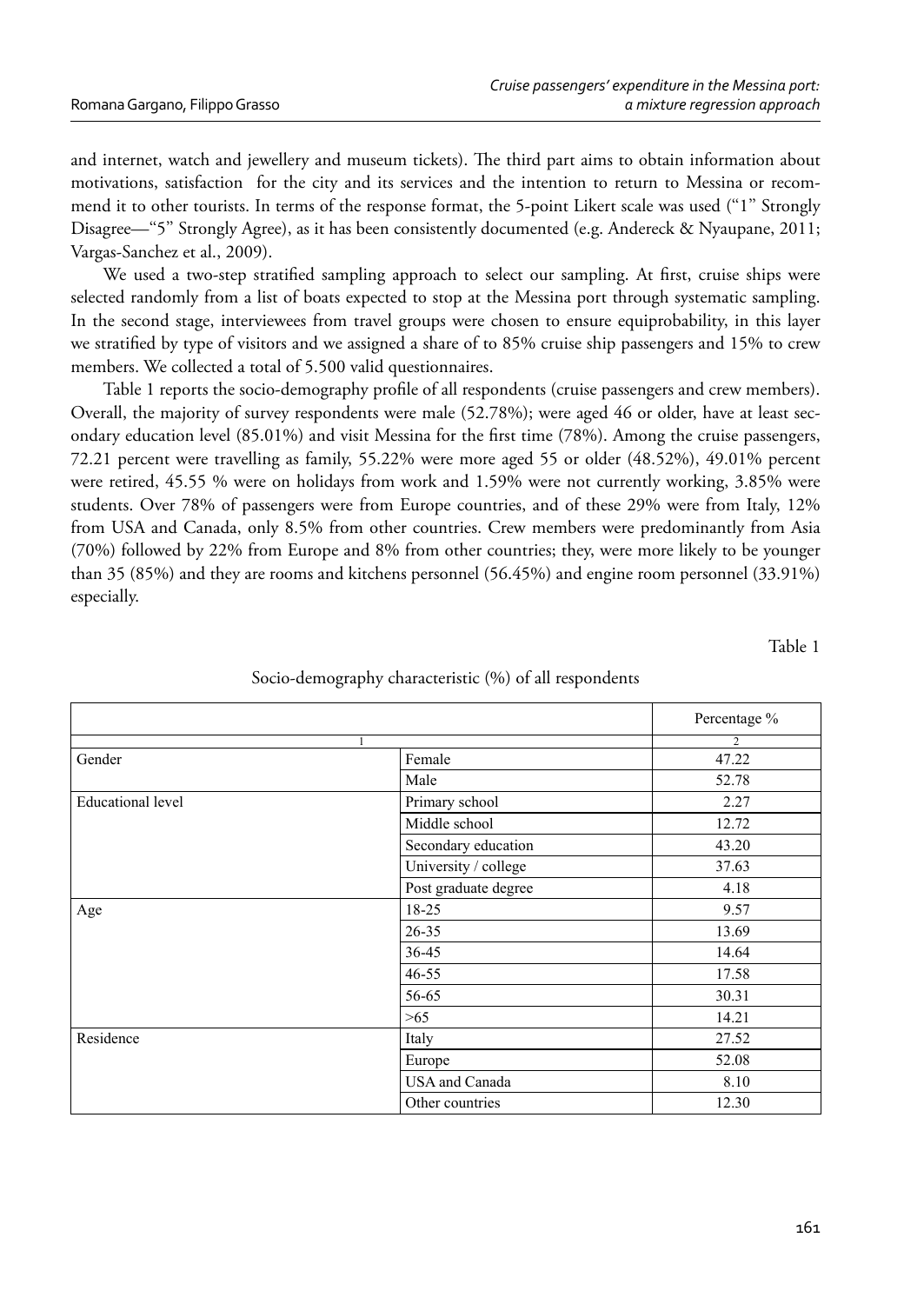|                             | $\sim$           |       |
|-----------------------------|------------------|-------|
| Occupation status*          | Employed         | 45.55 |
|                             | Retired          | 49.01 |
|                             | Student          | 3.85  |
|                             | Unemployed       | 1.59  |
| Previous holiday in Messina | Yes              | 22.00 |
|                             | N <sub>0</sub>   | 78.00 |
| Travel company*             | Family           | 72.21 |
|                             | Friends          | 22.54 |
|                             | Single and other | 5.25  |

\*only for cruise passengers

Table 2 reports average and percentage of cruise passengers and crew members expenditure. The 95% of visitors spend at least 1 euro; in particular, cruise passengers approximately expend 88.62 euro on average and crew members expend 75.71 euro on average. They spend mainly for food and beverage (26.35 euro and 23.50 euro respectively) and clothes (28.62 euro and 25.32 respectively), but should not be underestimated expenses for personal services (10.25 and 8.95 euro respectively). Our results underestimated the expenditure incurred by cruise passengers and crew members described in a previous research of Penco (L. Penco, 2013).

Table 2

|                   | Mean Passengers | Mean Crew M. | % Passengers | $%$ Crew M. |
|-------------------|-----------------|--------------|--------------|-------------|
| Food and beverage | 26.35           | 23.50        | 29.73        | 31.45       |
| Handicraft        | 5.25            | 3.00         | 5.92         | 4.02        |
| Clothes           | 28.62           | 25.32        | 32.30        | 33.89       |
| Personal services | 10.25           | 8.95         | 11.57        | 11.98       |
| Public transport  | 5.60            | 1.30         | 6.32         | 1.74        |
| Pharmaceutical    | 4.20            | 3.60         | 4.74         | 4.82        |
| Other             | 8.35            | 9.04         | 9.42         | 12.10       |
| Total             | 88.62           | 74.71        | 100.00       | 100.00      |

Cruise passengers and crew members expenditure

The mean scores and standard deviation of tourists' (cruise passengers and crew members) satisfactions on each of the 7 attributes were reported in table 3. The mean score is medium-high for overall rating of Messina city, in particular the very high score is observed in food and beverage and in the medium range for shop, kindness of local people and historical and cultural heritage, and low scores are observed for public transport and general organization.

A comparison of tourists satisfaction levels and cruise member satisfaction levels using t test for independent samples indicated that there are not a statistically differences significant (all p-value  $> 0.05$ ).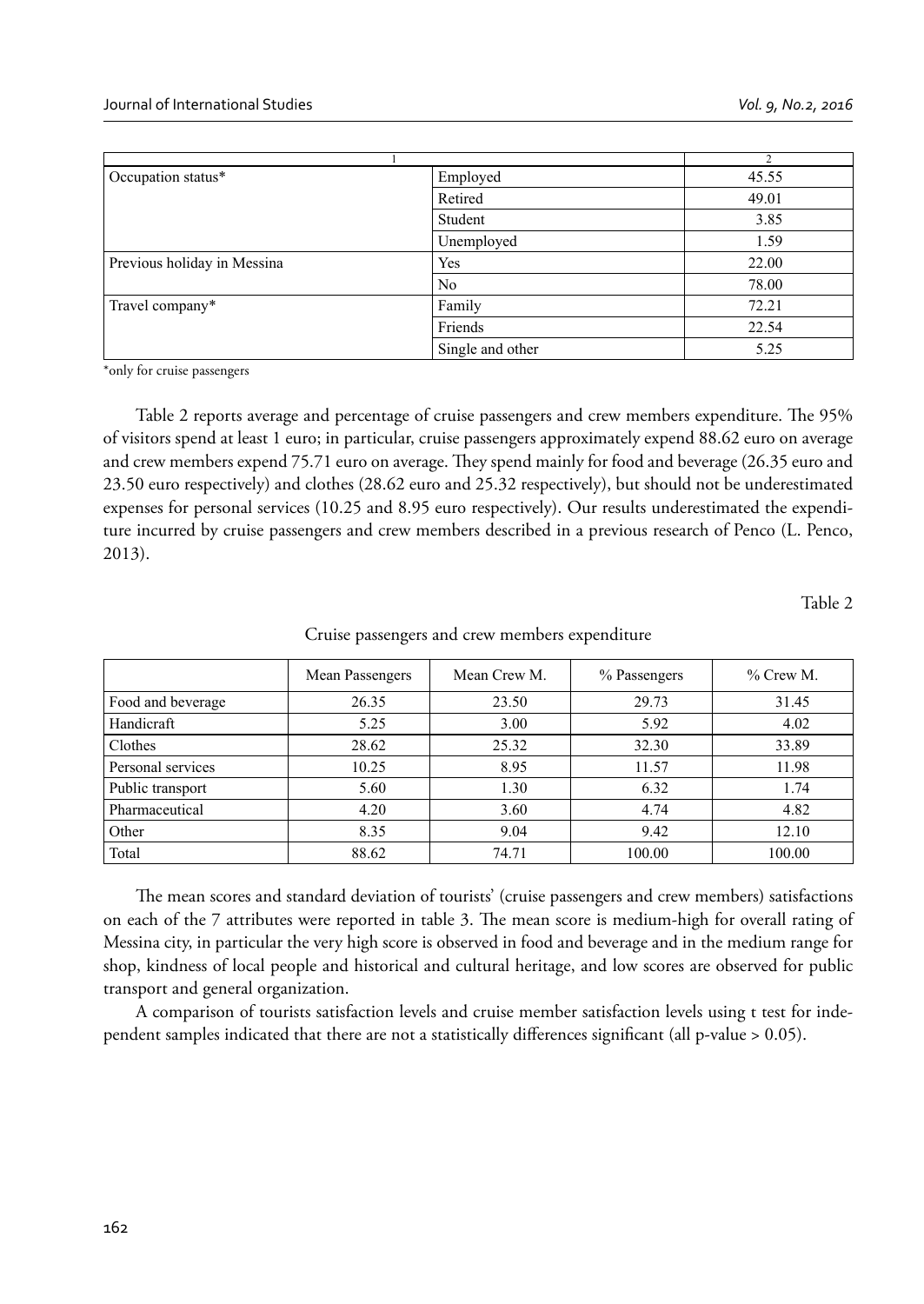Table 3

|                                  | Passengers |       | Crew members |           |         |
|----------------------------------|------------|-------|--------------|-----------|---------|
|                                  | Mean       | SD.   | Mean         | <b>SD</b> | p-value |
| Food and beverage                | 4.585      | 0.104 | 4.604        | 0.037     | 0.184   |
| Public transport                 | 3.599      | 0.012 | 3.603        | 0.010     | 0.338   |
| <b>Shops</b>                     | 3.974      | 0.013 | 3.981        | 0.025     | 0.211   |
| General Organization             | 3.651      | 0.701 | 3.810        | 0.322     | 0.208   |
| Kindness of local people         | 4.053      | 0.119 | 4.092        | 0.175     | 0.063   |
| Historical and cultural heritage | 4.312      | 0.75  | 4.49         | 0.63      | 0.247   |
| Overall rating of Messina city   | 4.101      | 0.187 | 4.062        | 0.106     | 0.073   |

#### Mean and Standard Deviation of Cruise passengers and crew members satisfaction

## **4. THE EMPIRICAL MODEL**

In this paper we assess the effect of the determinants of visitor expenditures by applying both linear model and concomitant finite mixture model. A general linear model can be written in matrix notation as:

## **Y = Xβ + ε**

where  $\mathbf{Y} = (\mathbf{Y}_1, \mathbf{Y}_2, \dots \mathbf{Y}_n)$  is a column vector of observations,  $\boldsymbol{\epsilon} = (\epsilon_1, \epsilon_2, \dots, \epsilon_n)$  the error column vector, we assume that  $\epsilon \sim N(0, \sigma^2)$ ,  $\beta = (\beta_0, \beta_1, \beta_2, \ldots, \beta_p)'$  is the column vector of parameters, and **X**, called design matrix, is the  $j\times p$  matrix of independent variables (with a column of 1 in the first column for the intercept).

The log of the distribution was performed in order to alleviate the potential heteroskedasticity and to normalize a distribution. The explicative variables included are related to the distinct sets, in particular: socio-demographic characteristics (age, gender, education level, residence, occupation status), trip characteristic (length of visit (in hours) and season of visit (low season or high season, use of public transports) and psychographic characteristics (previous holiday in Messina and recommendation Messina to friends and relatives).

Successively, according the idea that not all tourists have the same opportunity and desire to spend money in a specific place, we have applied a finite mixture model that provides a natural representation of heterogeneity in a finite number latent class (McLachlan e Peel, 2000) and in order to exploit the covariates, we fit a concomitant variable mixture model (Dayton and Macready, 1988). Finite mixture models are a popular technique for modeling unobserved heterogeneity or to approximate general distribution functions in a semi-parametric way. This models suggest that the statistical distribution of the average expenditure carried by tourists, empirically observed on a sample is the mixture of their distributions of two or more distinct groups among them but mixed in proportions unknowns (Kamakura e Russell 1989; Wedel e Desarbo, 2000). With this approach it is possible to identify homogeneous subsets of tourists on the basis of the estimated relationship between a dependent variable and a set of explanatory variables (sociodemographic characteristics, trip characteristics and psychographic characteristics).

The mixture is assumed to consist of K components where each component follows a parametric distribution. Each component has a weight assigned which indicates the a priori probability for an observa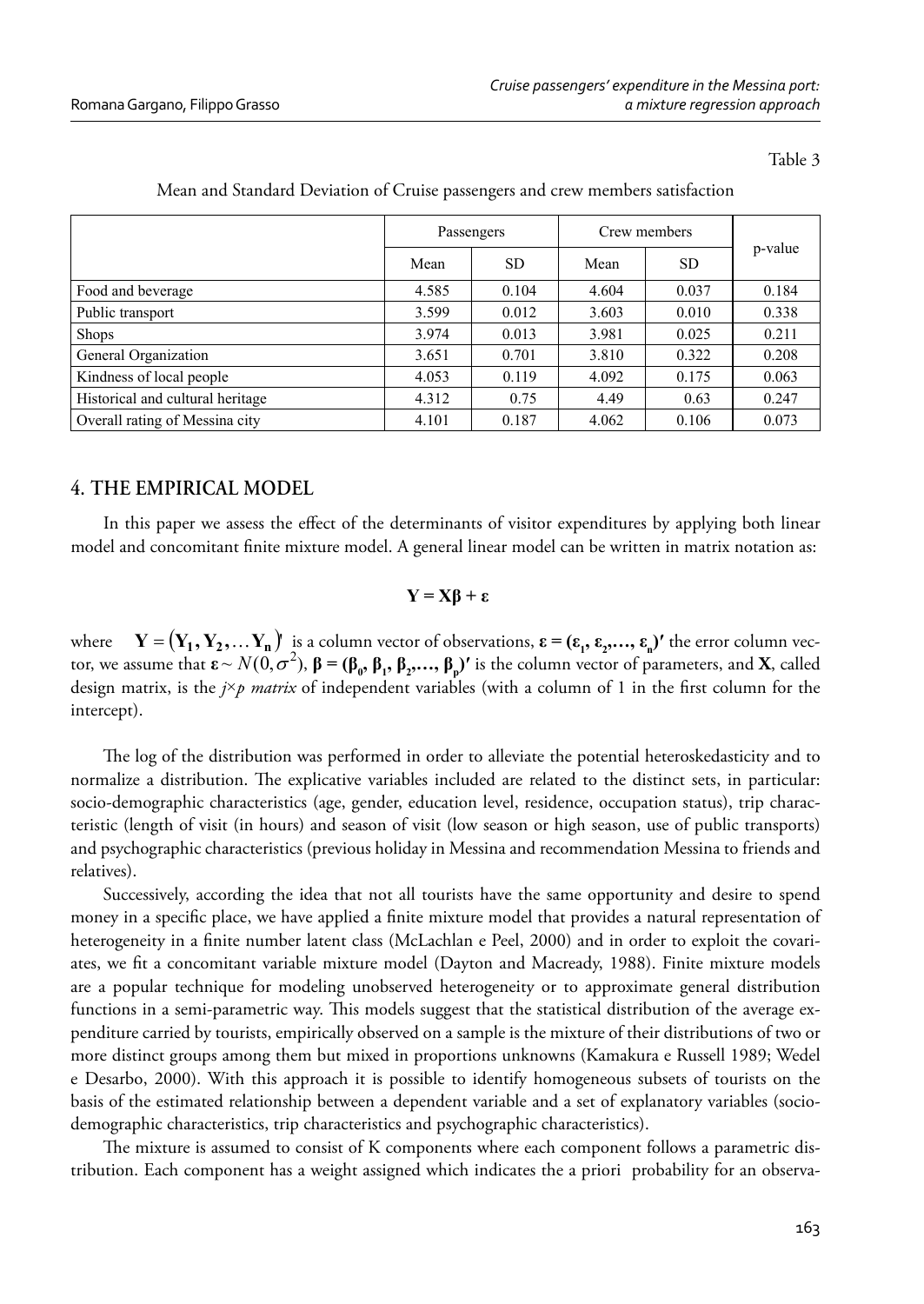tion to come from this component and the mixture distribution is given by the weighted sum over the k components. If the weights depend on further variables, these are referred to as concomitant variables. In a concomitant variable mixture model the component probabilities of the finite mixture vary across subjects according to a vector of covariates (usually including a constant for the intercept). The mixture model is given by:

$$
H(y|x,\omega,\Theta) = \sum_{i=1}^{K} \pi_i(\omega,\alpha) f_i(y|x,\omega,\Theta_i)
$$
 (1)

where:

f i – the component specific density function,

y – the dependent variable,

x – the vector of independent variables (predictor),

- $\omega(\alpha)$  the concomitant variables and their parameters  $(\alpha)$ ,
- $\Theta_i$  the component specific parameter vector for the density function  $f_i$ ,
- $\Theta$  the vector of all parameters for the mixture density funct<u>io</u>n f(),  $\Theta = (\pi_i, \alpha_i, \Theta_i)$ ,
- $\pi_i = p(\Theta_i)$  the mixing weight of group  $\Theta_i$ , i=1, …, K, with  $\sum_{i=1} \pi_i(\omega, \alpha) = 1$  and  $\pi_i(\omega, \alpha)$  for any subject *i*  $\sum_{i=1} \pi_i(\omega, \alpha) = 1$  and  $\pi_i(\omega, \alpha) > 0$  $\pi_i(\omega,\alpha) = 1$  and  $\pi_i(\omega,\alpha)$  $\sum_{i=1} \pi_i(\omega,\alpha) = 1$  and  $\pi_i(\omega,\alpha)$ for any subject *i*.

Probability  $\pi_i(\omega,\alpha)$  is usually modeled by a multinomial logistic distribution with the first component as baseline, that is:

$$
\pi_i(\omega,\alpha) = \frac{\exp(\omega' \alpha_i)}{\sum_{u=1}^K \exp(\omega' \alpha_u)}, \quad i = 1,\dots,K \text{ and with } \alpha_i = 0 \text{ for model identifiability} \tag{2}
$$

The parameters of the mixture model are usually estimated by maximum likelihood using the Expectation-Maximization (EM) algorithm (Dempster et al, 1977, McLachlan and Peel, 2000). The EM algorithm has the advantage of providing a general framework for estimating different kinds mixture models as often only the M-step has to be modified if different component specific models are used. In addition, already available tools for weighted maximum likelihood estimation can be applied.

Fit indices such as the log-likelihood (logLik), the Integrated Complete Likelihood (ICL; Biernacki et al. 2000), the Bayesian Information Criterion (BIC) and the Consistent Akaike Information Criterion (CAIC; the lowest score being the best solution of the appropriate number of segments) are used to determine the number of groups. They are of the form twice the negative loglikelihood plus number of parameters times k where  $k = 2$  for the AIC and k equals the logarithm of the number of observations for the BIC. The ICL is the same as the BIC except that the complete likelihood (where the missing class memberships are replaced by the assignments induced by the maximum a-posteriori probabilities) instead of the likelihood is used.

#### **5. RESULTS**

#### **5.1. Linear regression model**

Preliminary, according to literature, a regression model in which the depend variable was total visitors' expenditure and the covariates were all the other considered variables was estimated in order to verify the possible relationship between expenditure and characteristic and satisfaction of visitors.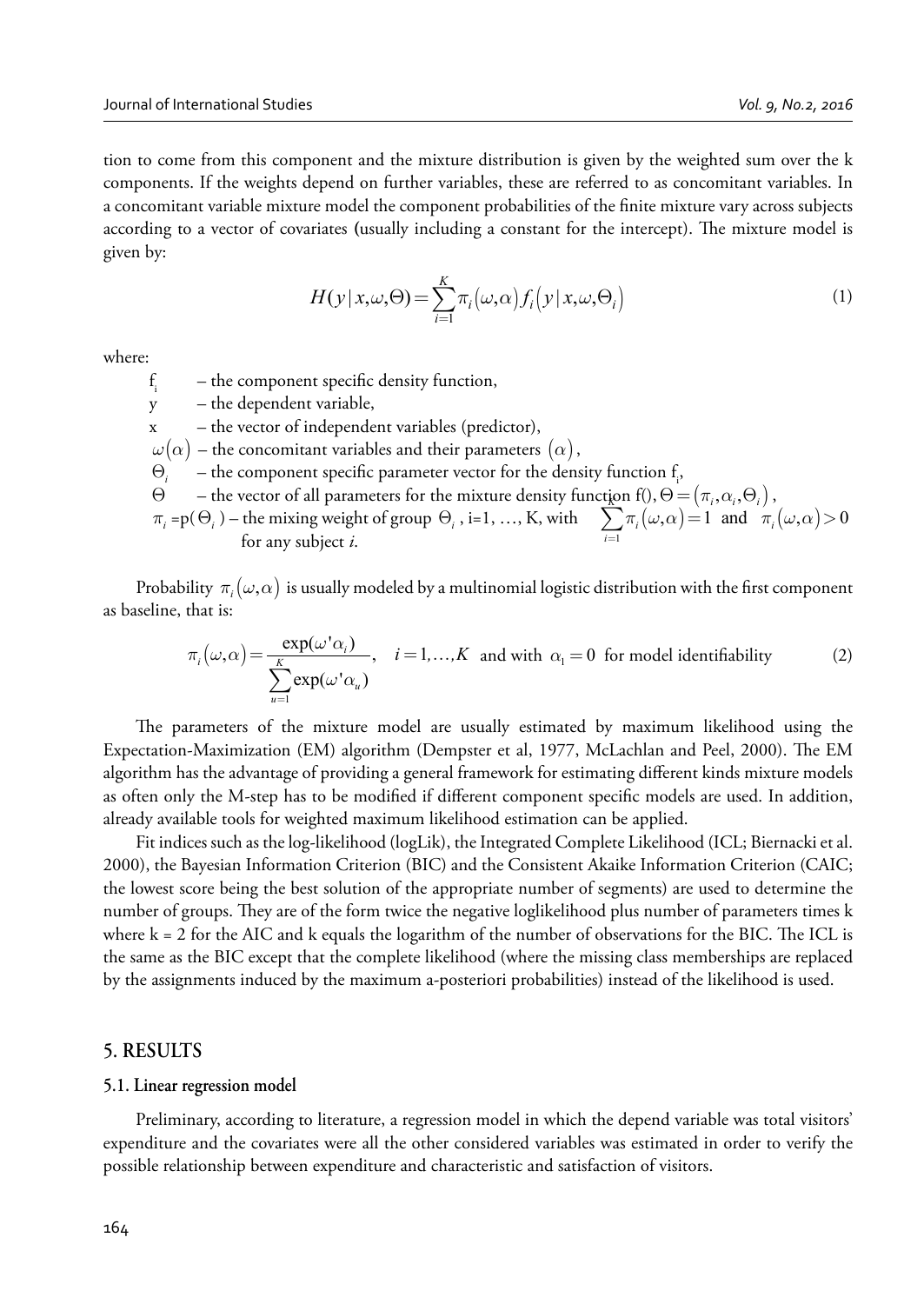Table 4 presents the results of the estimation of general linear model to total expenditure of visitors (passengers and crew members). We considered all visitors together because there are not differences between two typology for expenditure and for general satisfaction. Each estimated effect must be considered as the expected response to a change in a given determinant of visitor expenditures in Messina. It is important recalling that as most covariates are binary variables and the coefficients must be interpreted as the differential effect with respect to that associated with the reference case.

Table 4

|                                         | Parameters | p-value |  |  |
|-----------------------------------------|------------|---------|--|--|
| Socio-economic characteristics          |            |         |  |  |
| Gender (ref. man)                       | $-0.009$   | 0.121   |  |  |
| Age                                     | 0.001      | 0.252   |  |  |
| Occupation status (ref employed)        |            |         |  |  |
| Unemployed                              | $-0.081$   | 0.002   |  |  |
| Retired                                 | 0.061      | 0.001   |  |  |
| Student                                 | $-0.110$   | 0.000   |  |  |
| Nationality (ref Italy)                 |            |         |  |  |
| Europe                                  | 0.061      | 0.002   |  |  |
| <b>USA</b> and Canada                   | 0.101      | 0.000   |  |  |
| Other countries                         | $-0.032$   | 0.052   |  |  |
| <b>Trip characteristics</b>             |            |         |  |  |
| Length of visit (in hours)              | 0.078      | 0.049   |  |  |
| Season (ref low)                        | $-0.095$   | 0.004   |  |  |
| Psychographic characteristics           |            |         |  |  |
| Previous holiday in Messina (ref never) | 0.051      | 0.000   |  |  |
| Recommendation Messina (ref No)         | 0.078      | 0.059   |  |  |
| General satisfaction (ref 1)            |            |         |  |  |
| $\overline{2}$                          | 0.002      | 0.061   |  |  |
| 3                                       | 0.045      | 0.041   |  |  |
| 4                                       | 0.035      | 0.001   |  |  |
| 5                                       | 0.145      | 0.001   |  |  |
| Constant                                | 4.743      | 0.009   |  |  |
| R <sup>2</sup>                          | 0.719      |         |  |  |

#### General linear model for total expenditure

The  $R^2$  value (0.719) shows high explanatory power of our model. Our results confirm previous evidence on socio-economic characteristics, gender and education level are not found to significantly influence holiday expenditure (Marrocu et al 2015, Wang et al 2006), and as for age, we find a small positive effect; in particular it possible to show that older visitors spend more than younger ones. Focusing on the occupation status, we find that unemployed and the students spend less than employed tourists. Unemployed visitors tend to spend 8% less on average, while students spend 10% less with respect to employed tourist. On the contrary, retired people tend to spend more than people still employed. Foreign tourists, in particular tourists from USA and Canada, have a significantly higher level of expenditure with respect to Italian tourists.

Focusing on trip characteristic our findings show that the visitor who pass more hours in the city spend more money, and that tourists taking their holidays during the high season period (mainly July and August)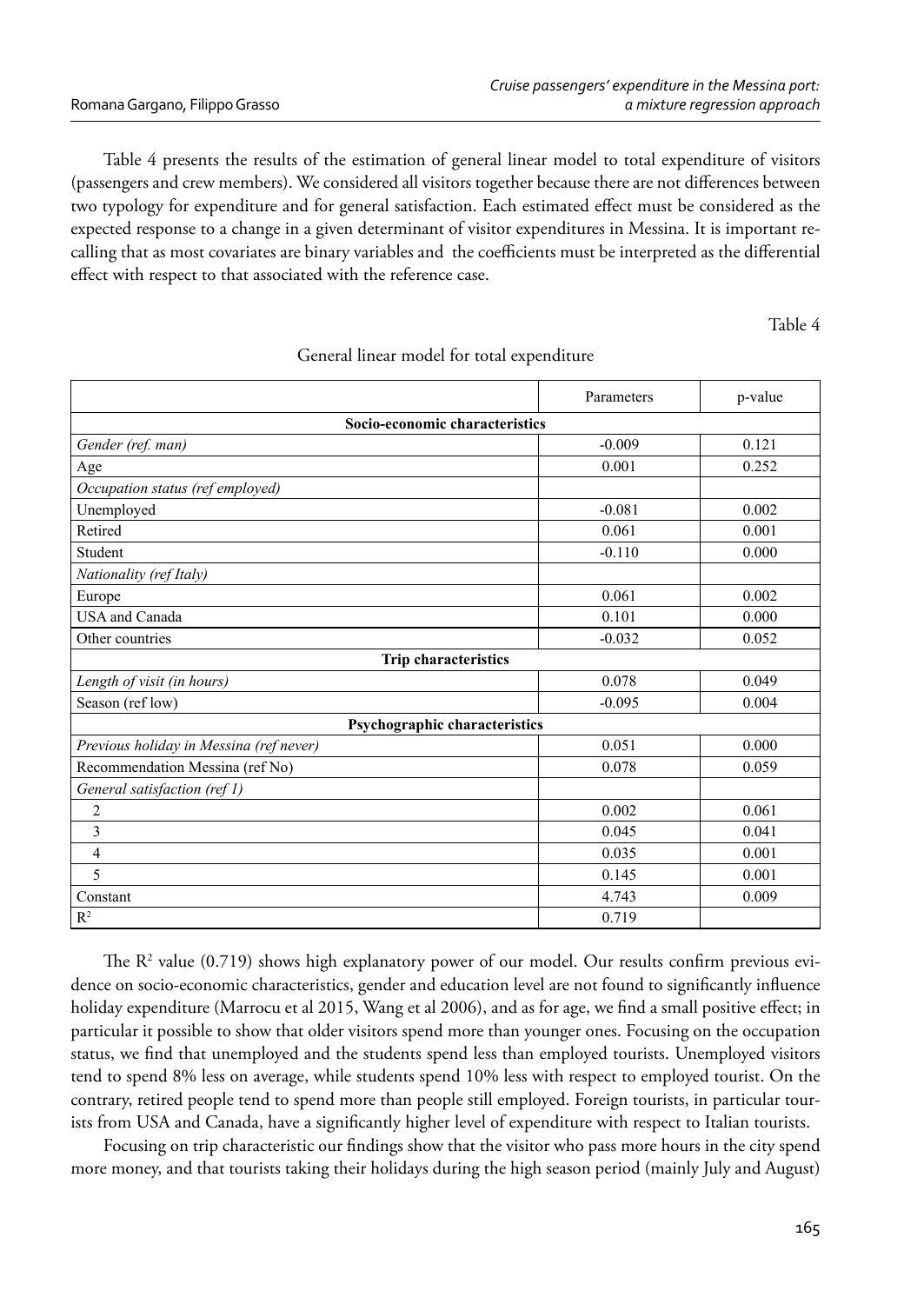tend to expend less. A possible explanation is that in this months in the shops there are the summer sale or that during the high season period tourists tend to compensate the travel expenditure (in July and August cruise prices increase) with the expenditures for shopping.

Observing the results on the psychographic characteristics, it's possible to show that visitors with previous holiday in Messina spend 5% more than to first time ones. This result, in line with some previous evidence (Rosenbaum and Spears, 2005, Marrocu et al 2015), may be due to the fact that returning tourists are likely to have spent satisfactory holidays in the past and therefore are more inclined to spend more money.

Finally focusing the attention on satisfaction levels, we find that more satisfied visitors tend to spend more respect to unsatisfied ones, supporting the idea that higher satisfaction levels result in significant increases of expenditure.

#### **5.2. Concomitant mixture model**

The concomitant variable finite mixture model (1) is fitted to a response variable  $y_i$  defined as the logarithm of total expenditure of visitors during the visit at Messina. In this study, the logarithm of total expenditure of visitors during the visit at Messina by concomitant variable finite mixture model (1) is modeled in order to individualize the possible factors influencing expenditure in visitors (cruise passengers and crew members) with different satisfaction levels (concomitant variables). This choice is due the awareness that higher satisfaction levels result in significant increases of expenditure and, which in turn, may depend on different covariates, within each subgroup. The mixture regression models represent the methodologically adequate solution, because it allows us to study if the visitors expenditure depends on various factors in visitors with different satisfaction levels (concomitant variables).

In this paper, conditionally on the latent class, we assume that  $y_i$  follows a Gaussian distribution with mean  $\mu_s(x) = x'\beta^s$  and variance  $\sigma_s^2$ . The marginal distribution of  $y_i$  is given by (1) with the multinomial logit model (2) for the component probabilities  $\pi$ <sub>*i*</sub>, In order to choose the number *K* of latent classes, we first fit the model without covariates. Once the number of latent classes have been chose, the covariate are selected using the standard Wald test. The number of components *K* of our model is selected according AIC, BIC, logLik, and ICL. The results are reported in table 5; the four criteria agree in selecting a model with *K*=3.

Table 5

| Κ | logLik     | AIC.    | BIC     | ICL     |
|---|------------|---------|---------|---------|
|   | -168.684   | 356.396 | 335.684 | 353.842 |
|   | $-164.654$ | 329.337 | 331.702 | 342.166 |
|   | $-173.570$ | 337.168 | 347.887 | 373.897 |
|   | $-175.569$ | 359.321 | 348.654 | 384.326 |

Selection of the number of components K in the concomitant Gaussian mixture model

The following step is to identify regressors by using the BIC again from the our three component finite mixture model identified above. Different Gaussian mixture models with three components are fitted: a model with all covariates ignoring the group (level of satisfaction), a model with all covariates considering the group (level of satisfaction) as concomitant variables, different models with only few covariates and the groups as concomitant.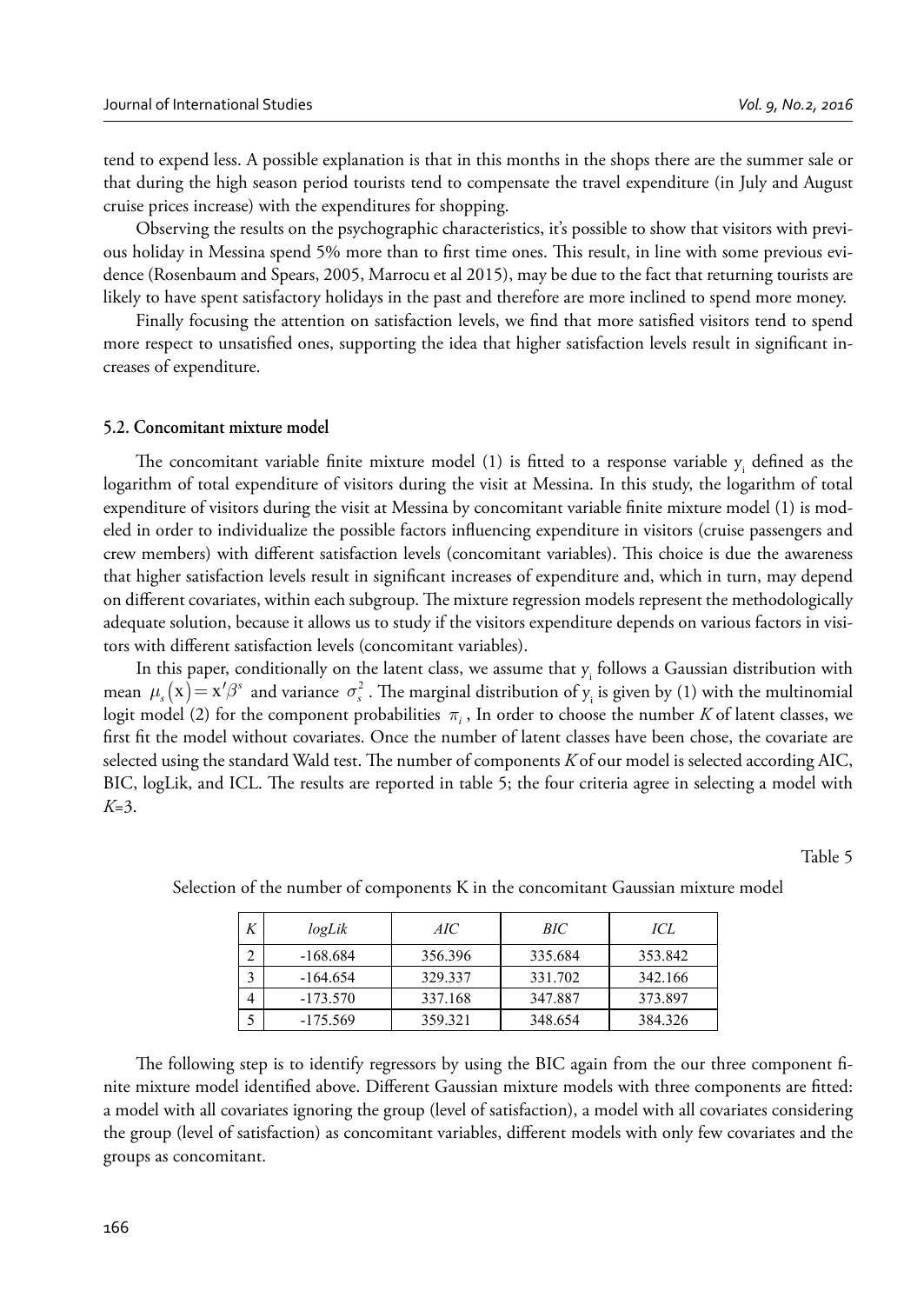The BIC value is used for models comparison and we preferred the model with BIC smaller. The final model is a concomitant Gaussian mixture model including the constant and five covariates: nationality (in this model we considered the nationality as binary variable where 0 is Italian and 1 is non Italian), length of visit, season, previous holiday in Messina, recommendation to Messina.

Table 6 shows the parameter estimates, the standard error, z value and *p*-values. It is important emphasize that the three components are very well separated and that the first subpopulation is composed mainly by visitors with high levels of general satisfaction, the second subgroup is mainly constituted by visitors with medium-high levels, finally the third component is formed by visitors with low satisfaction levels.

Table 6

| <b>Component 1</b>                   | <b>Estimate</b> | <b>Std. Error</b> | z value  | $Pr(\geq  z )$ |
|--------------------------------------|-----------------|-------------------|----------|----------------|
| Constant                             | 0.147           | 0.096             | $-1.527$ | 0.127          |
| Nationality                          | 0.164           | 0.076             | 2.141    | 0.031          |
| Length of visit (in hours)           | 1.320           | 0.233             | 5.650    | 0.000          |
| Season (ref low)                     | $-0.005$        | 0.003             | $-0.747$ | 0.451          |
| Previous holiday in Messina (ref no) | 0.077           | 0.041             | 1.901    | 0.058          |
| Recommendation Messina (ref no)      | 0.027           | 0.029             | 8.335    | 0.000          |
| <b>Component 2</b>                   | <b>Estimate</b> | <b>Std. Error</b> | Z value  | $Pr(\geq  z )$ |
| Constant                             | 0.141           | 0.962             | $-0.146$ | 0.882          |
| Nationality (ref. Italy)             | 1.072           | 0.141             | 7.557    | 0.000          |
| Length of visit (in hours)           | $-0.070$        | 0.117             | $-0.599$ | 0.549          |
| Season (ref low)                     | $-2.362$        | 1.591             | $-1.484$ | 0.138          |
| Previous holiday in Messina (ref no) | 1.072           | 0.141             | 7.557    | 0.000          |
| Recommendation Messina (ref no)      | $-0.187$        | 0.116             | $-1.677$ | 0.117          |
| Component 3                          | <b>Estimate</b> | <b>Std. Error</b> | z value  | $Pr(\geq  z )$ |
| Constant                             | 0.149           | 0.099             | $-1.557$ | 0.122          |
| Nationality                          | 2.302           | 1.691             | $-1.564$ | 0.135          |
| Length of visit (in hours)           | 1.320           | 0.233             | 5.650    | 0.000          |
| Season (ref low)                     | 0.027           | 0.029             | 8.335    | 0.000          |
| Previous holiday in Messina (ref no) | 2.844           | 0.259             | 10.983   | 0.000          |
| Recommendation Messina (ref no)      | 0.077           | 0.041             | 1.901    | 0.058          |

Gaussian mixture model with concomitant variables

## **6. CONCLUSIONS**

In this paper we proposed to estimate expenditure distribution by general linear model and by concomitant Gaussian mixture model.

Our analysis was based on sample 5.500 of cruise ship passengers and crew members face to face interviews conducted in spring – summer 2014. The case study was Messina, a Mediterranean port of call in the island of Sicily (Italy). Empirically a general linear model has been run to investigate what socio-demographic, trip-related and psychographic characteristics may have potential effect (influence) on cruise tourists expenditure in Messina. Successively, a concomitant Gaussian mixture model was used for the analysis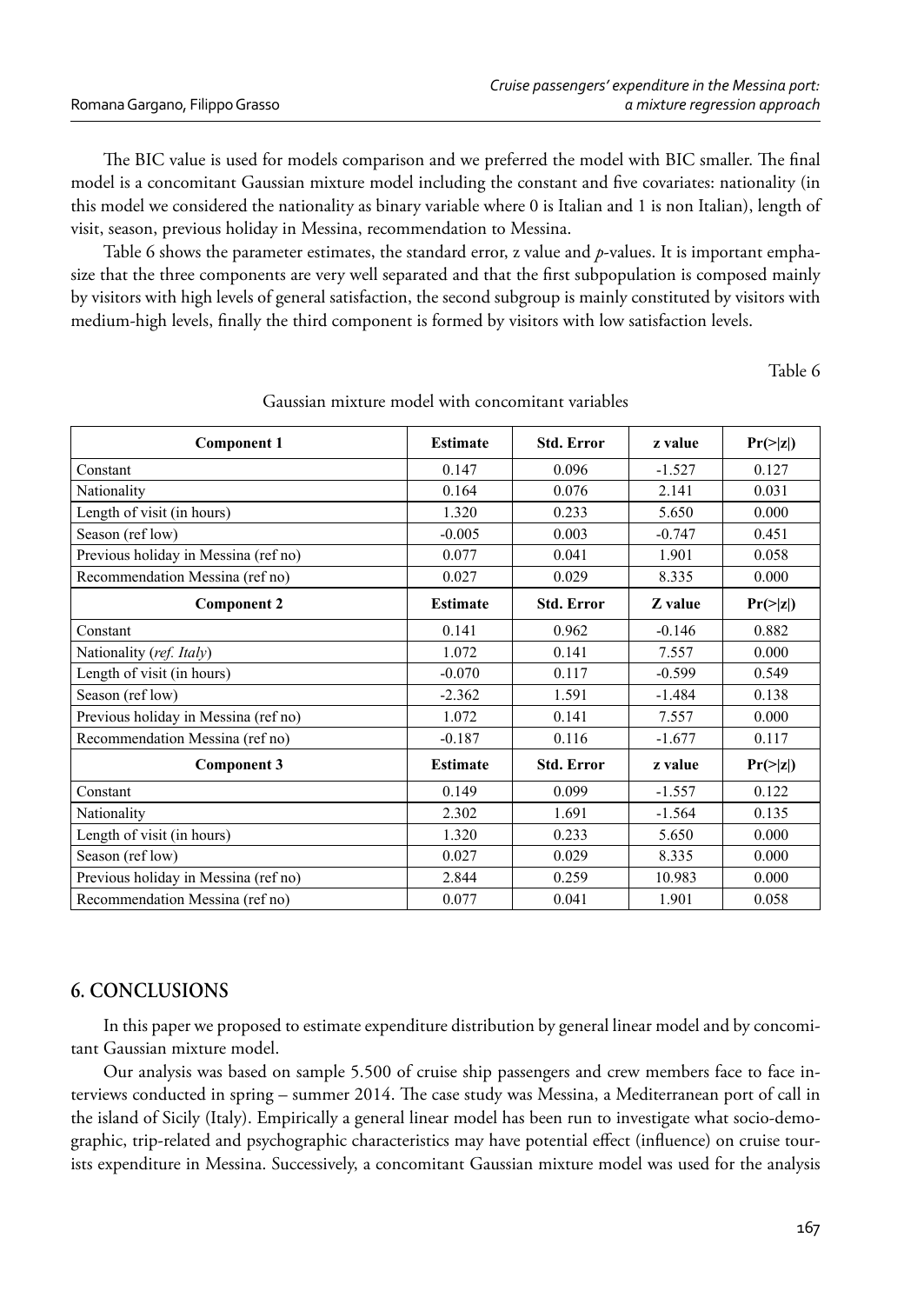of heterogeneous populations, such as visitors and tourists, in order to explain part of heterogeneity with known explanatory variables. In this contest the applications of standard statistical models, such as linear regression, model the population average, which is the mean response of all individuals, without considering the existence of possible subpopulations.

A descriptive framework it is possible note that the 95% of visitors interviewed has spent at least 1 euro, and an economic benefit that should not be overlooked is the value of return visitation and word of mouth recommendations. The survey data indicated that the 78% of visitors has the high likelihood of recommending Messina visited to family and friends.

According previous evidence our results confirmed the role played by foreign nationality on cruise visitors expenditure; occupational status (students and unemployed spend less to retired and employed), duration and period of visit (the visitors who pass more hours in Messina and visit the city in high season period spend more money). Moreover the visitors with previous holiday in Messina spend more than first time ones; and the cruise ship visitors more satisfied spend more respect to unsatisfied ones. Finally, our concomitant Gaussian mixture model showed indeed that the three components of our model are well separated, so that we can affirm that the total expenditure is significantly different according to different satisfaction levels. In particular our model showed that the expenditure is influenced by different factors in the subgroups of cruise ship visitors. In the first subpopulation, that is composed mainly by visitors with high levels of general satisfaction, the nationality, the length of visit and recommendation Messina have a significant influence on total expenditure; the second subgroup, composed mostly by visitors with medium-high levels, only nationality and previous holiday in Messina are statistically significant, finally the third component, composed by visitors with low satisfaction levels; length of visit, season period and previous holiday in Messina have significant influence on total expenditure in Messina.

In conclusion, this research suggests several characteristics of the cruise ship experience that should be considered when examining this visitor market. The our survey uncovered a array of perceptions around the behavior and economic impacts of different visitor types and the factors that influence the economic benefits these visitors generate. These results should have some obvious implications for those developing travel services directed at specific activity groups and for businesses engaging with, and hosting, cruise ships in any port.

#### **ANNOTATION**

This article was conceived and prepared by both authors, however Romana Gargano is the author of paragraphs 2, 3, 4 and 5, Filippo Grasso wrote paragraphs 1 and 6.

#### **REFERENCES**

Abbruzzo, A., Brida, J.G., Scuderi, R., (2014), Determinants of individual tourist expenditure as a network: Empirical fi ndings from Uruguay, *Tourism Management* Vol. 43, pp. 36-45.

- Biernacki, C., Celeux, G., Govaert, G., (2000), Assessing a Mixture Model for Clustering with the Integrated Completed Likelihood. *IEEE Transactions on Pattern Analysis and Machine Intelligence*, Vol. 22, no. 7, pp. 719-725.
- Brida, J.G., Bukstein, D., Garrido, N., Tealde, E., (2012), Cruise passengers' expenditure in the Caribbean port of call of Cartagena de Indias: A cross-section data analysis, *Tourism Economics*, Vol. 18, no. 2, pp. 431-447.
- Brida, J.G., Risso, W.A., (2010), Cruise passengers expenditure analysis and probability of repeat visits to Costa Rica: a cross-section data analysis. *Tourism Analysis* Vol. 15, no. 4, pp. 425-434.